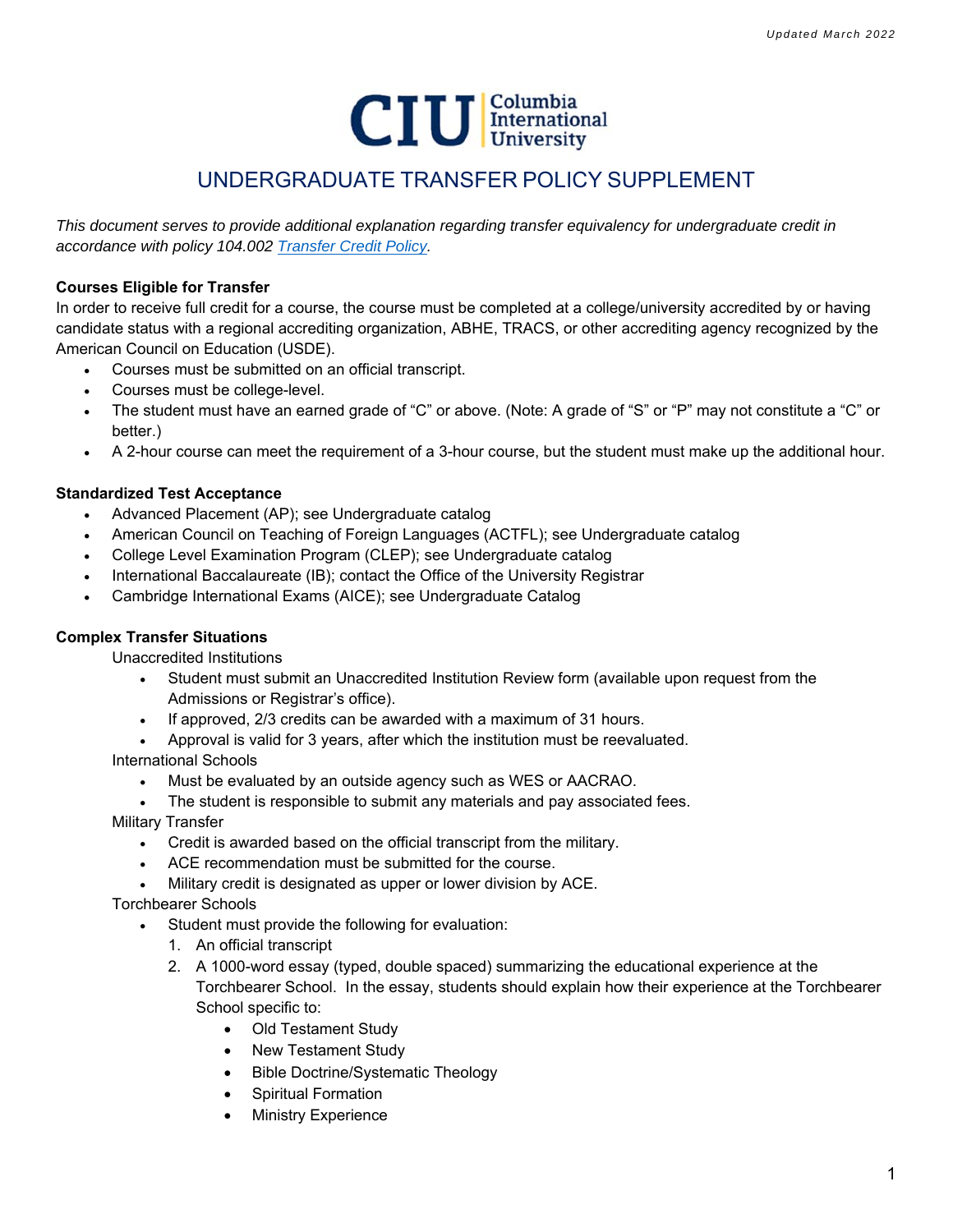The student will be notified of credit evaluation within 30 days of student submission with a maximum of 31 hours awarded. Most commonly students will receive half of these credits toward CIU's Bible and Theology requirement and half toward free electives.

# **CIU CORE**

Courses without a specific transfer policy, but of similar title and content to courses below, may transfer from an accredited institution.

# **Bible Core**

The Biblical Studies Core includes 18 hours of Bible and theology courses and 12 hours of interdisciplinary Bible-related (marked with an  $^*$ ), for a total of 30 hours. 24 hours required for students transferring in 60+ hours (waived courses marked\*\*).

| <b>Course Number</b> | <b>Course Name</b>                 | <b>Transfer Note</b>                                                                                                          |
|----------------------|------------------------------------|-------------------------------------------------------------------------------------------------------------------------------|
| <b>BIB 1116</b>      | <b>Old Testament Survey</b>        | A general survey of the Old Testament meets this<br>requirement.                                                              |
| <b>BIB 1120</b>      | <b>New Testament Survey</b>        | A general survey of the New Testament meets this<br>requirement.                                                              |
| <b>BIB 3420</b>      | Principles of Bible Interpretation | Hermeneutics courses normally meet this requirement.                                                                          |
| <b>BIB 3616</b>      | Romans                             | Must be an upper division course, requiring an interpretation<br>course as a prerequisite.                                    |
| <b>**BIB 4310</b>    | Progress of Redemption             |                                                                                                                               |
| <b>**THE3310</b>     | <b>Christian Theology</b>          | A Bible doctrines course or systemic theology course<br>covering a broad distribution of topics may meet this<br>requirement. |

#### **Leadership Development and Spiritual Formation**

| <b>Course Number</b> | <b>Course Name</b>                         | <b>Transfer Policy Note</b>                                                                                                     |
|----------------------|--------------------------------------------|---------------------------------------------------------------------------------------------------------------------------------|
| <b>CSL 0101</b>      | Christian Service Learning I               | Waived on transfer of 30+ semester hours                                                                                        |
| <b>CSL 0201</b>      | Christian Service Learning II              | Waived on transfer of 45+ semester hours                                                                                        |
| <b>CSL 0202</b>      | <b>Christian Service Learning III</b>      | Waived on transfer of 60+ semester hours                                                                                        |
| <b>ICS 1210*</b>     | Discovering the Mission of God             | An introduction to missions course or its equivalent from a<br>Christian institution                                            |
| <b>MSD 1110*</b>     | <b>Encountering Spiritual</b><br>Formation | Typically, not transferred; may be given<br>special<br>consideration from Torchbearers, Word of Life, or similar<br>institution |

# **General Education**

The purpose of General Education at Columbia International University is to provide students a foundation for life-long learning, to cultivate the life of the mind, and to expand their global perspective. General education introduces students to a breadth of knowledge in the following disciplines: humanities, fine arts, natural science, social science, behavioral science and mathematics.

| <b>Course Number</b>                                                     | <b>Course Name</b>                                                     | <b>Transfer Policy Note</b>                                                                                          |
|--------------------------------------------------------------------------|------------------------------------------------------------------------|----------------------------------------------------------------------------------------------------------------------|
| <b>COM2110</b>                                                           | <b>Public Speaking</b>                                                 | Requires preparation and delivery of speeches.<br>Does not include sermon delivery or interpersonal<br>communication |
| <b>ENG 1110</b>                                                          | <b>Composition and Research</b>                                        | First year English courses meet this requirement                                                                     |
| <b>ENG 1111</b>                                                          | Literature and Research                                                | First year English courses meet this requirement                                                                     |
| <b>PSY 2110</b>                                                          | General Psychology                                                     |                                                                                                                      |
| <b>MAT 1110</b><br><b>PHI 2610</b><br><b>MAT 2100</b><br><b>MAT101**</b> | College Algebra<br>Introduction to Logic<br>Introduction to Statistics | Any college level math course will meet this requirement<br>unless specified by student's major                      |
| <b>ART 2110</b><br><b>MUS 2110</b><br>CUA101**                           | Art Appreciation<br><b>Music Appreciation</b>                          | Any non-skill, fine arts appreciate course (e.g. Theatre<br>Appreciation, etc.).                                     |
| <b>HIS 1110</b>                                                          | Introduction to World History                                          | Any history course                                                                                                   |